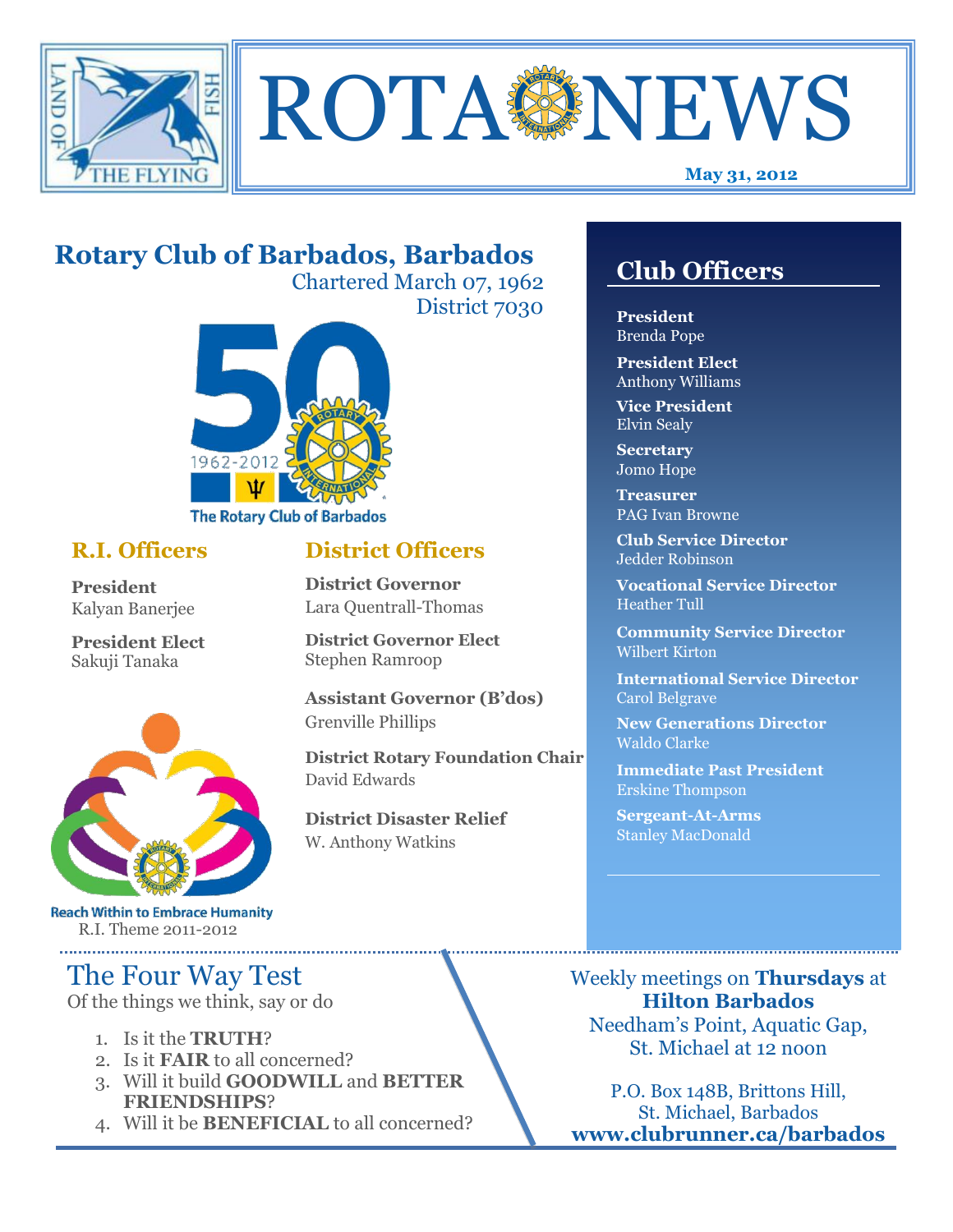### *The Art of Living and Stress Management*



 *Mr. Dushant Savadia*

Special thanks to Mr. Dushant Savadia, who was the guest speaker at last week's meeting for his informative presentation on "*The Art of Living and Stress Management".*

Mr. Savadia is an international teacher with the Art of Living Foundation and a dedicated disciple of His Holiness Sri Sri Ravi Shankar.

The Art of Living is a not for profit educational and humanitarian organization engaged in stress management and service initiatives. It has worked in 155 countries and reached 300 million people in selfless service.

# SAVE THE DATE!!

## **Rotary Club of Barbados**

## **President's Installation**

June 30th, 2012

## **Hilton Barbados**



#### **Upcoming Webinar: Creating a Diverse Club**



**Strengthen Your Membership: Opportunities For The Growth & Future of Your Club** 

Join two Rotarian club experts to learn how to strengthen your club membership, including identifying opportunities for growth and how to capitalize on them, including discussions on:

- Conducting club assessments
- Identifying target groups
- Multi-year Planning
- Achieving successful growth
- ...and much more!

During this 60-minute webinar, panelists will also share tips to enhance member engagement.

The listed times are Central Time; check for your local time.

Tuesday, 12 June, 7:30 - 8:30 (EN) Wednesday, 13 June, 13:00 -14:00 (EN) Thursday, 14 June, 18:00 - 19:00 (EN)

To register for any of the above webinars visit: [learn.rotary.org](http://echo4.bluehornet.com/ct/16083763:19046586443:m:1:995154605:1FDCDF84C03450D152B793E33BF2C9B5:r)

### **"On the Lighter Side"**

#### **One Letter Makes A Big Difference**

An Illinois man left the snow-filled streets of Chicago for a vacation in Florida. His wife was on a business trip and was planning to meet him there the next day.



When he reached his hotel he decided to send his wife a quick email. Unfortunately, when typing her address, he missed one letter, and his note was directed instead to an elderly preacher's wife whose husband had passed away only the day before.

When the grieving widow checked her email, she took one look at the monitor, let out a piercing scream, and fell to the floor in a dead faint.

At the sound, her family rushed into the room and saw this note on the screen:

Dearest Wife, **Just got checked in. Everything prepared for your arrival tomorrow. P.S. Sure is hot down here.**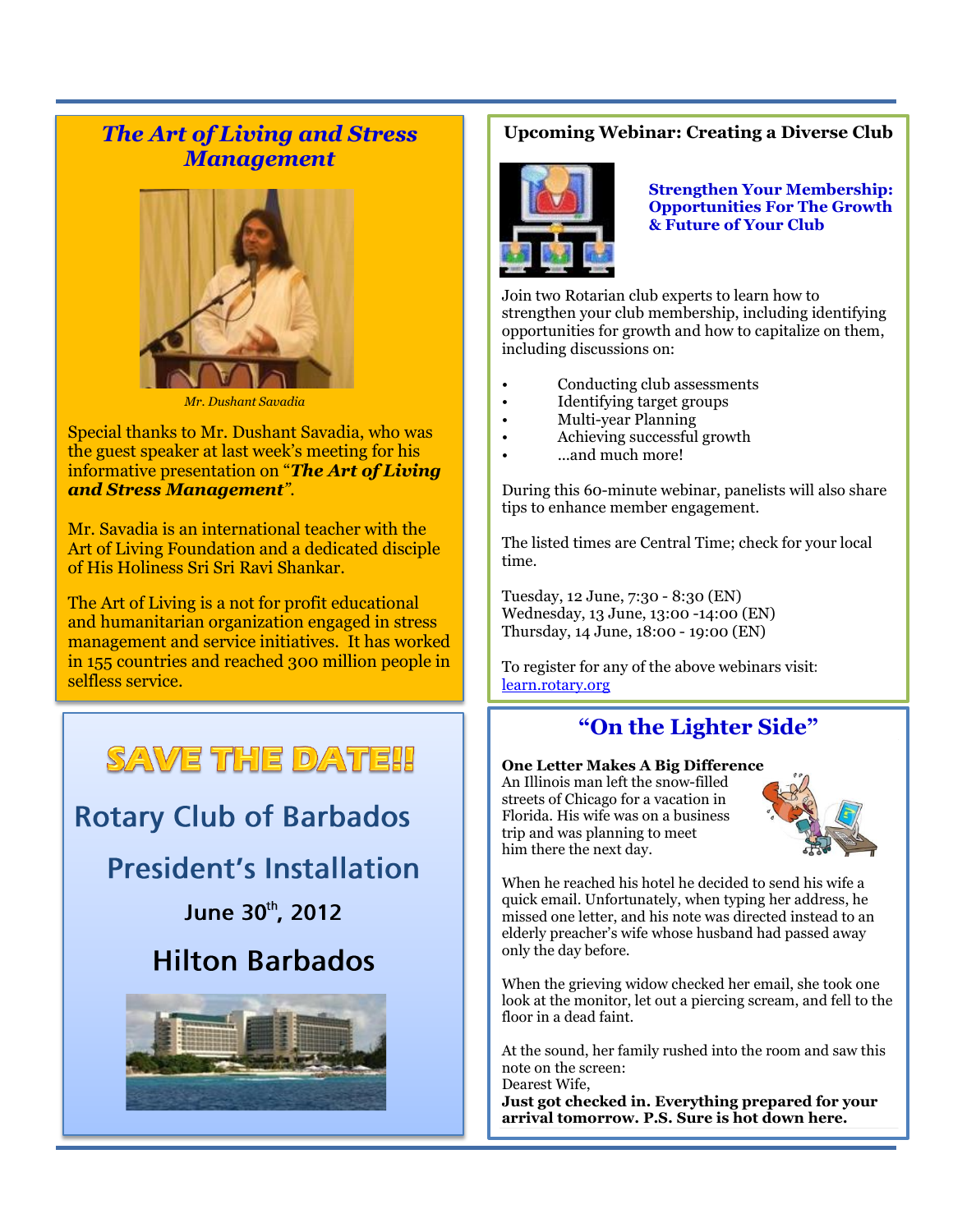### **Polio Eradication Shifts into Emergency Mode**



**A child in Chad who has been has immunized against polio.** *Photo by Jean-Marc Giboux*

Despite the dramatic drop in polio cases in the last year, the threat of continued transmission due to funding and immunization gaps has driven the Global Polio Eradication Initiative (GPEI) to launch the [Global Polio](http://www.polioeradication.org/Portals/0/Document/Resources/StrategyWork/EAP_201205.pdf) [Emergency Action Plan 2012-13.](http://www.polioeradication.org/Portals/0/Document/Resources/StrategyWork/EAP_201205.pdf)

The plan aims to boost vaccination coverage in the three remaining polio-endemic countries -- Nigeria, Pakistan, and Afghanistan -- to levels needed to stop polio transmission. Health ministers meeting at the World Health Assembly in Geneva adopted a resolution on 25 May that declared "the completion of polio eradication to be a programmatic emergency for global public health."

Polio eradication activities have resulted in several landmark successes since 2010. India, long regarded as the nation facing the greatest challenges to eradication, was removed from the list of polio-endemic countries by the World Health Organization (WHO) in February. Outbreaks in previously polio-free countries were nearly all stopped.

During that same time span, however, polio outbreaks in China and West Africa due to importation from Pakistan and Nigeria, respectively, have highlighted the continued threat of resurgence. Failure to eradicate the disease could lead within a decade to paralysis of as many as 200,000 children per year worldwide.

"Polio eradication is at a tipping point between success and failure," says Dr. Margaret Chan, director-general of WHO. "We are in emergency mode to tip it towards success -- working faster and better, focusing on the areas where children are most vulnerable."

Eradicating polio would generate net benefits of US\$40- 50 billion globally by 2035, with the bulk of savings in the poorest countries, based on investments made since

th[e GPEI](http://www.polioeradication.org/) was formed, savings from reduced treatment costs, and gains in productivity.

"We know polio can be eradicated, and our success in India proves it," says Rotary International President Kalyan Banerjee. "It is now a question of political and societal will. Do we choose to deliver a polio-free world to future generations, or do we choose to allow 55 cases this year to turn into 200,000 children paralyzed for life, every single year?"

#### **Global emergency action plan**

The GPEI's emergency action plan was developed in coordination with new national emergency plans. The plan builds on India's success and outlines a range of new strategies and initiatives to better support polio eradication efforts, including:

- Intensified focus on the worst-performing areas of Nigeria, Pakistan, and Afghanistan to increase vaccination coverage by the end of 2012 to levels needed to stop transmission
- New approaches tailored to each country to tackle persistent challenges and improve polio vaccination campaign performance
- Heightened accountability, coordination, and oversight to ensure success at every level of government and within every partner agency and organization
- A surge of technical assistance and social mobilization capacity

#### **Full funding of new plan critical**

Already, funding shortages have forced the GPEI to cancel or scale back critical immunization activities in 24 high-risk countries, leaving more children vulnerable to the disease and polio-free countries exposed to the risk of reintroduced transmission.

Full implementation of the emergency action plan is hindered by [a funding gap](http://www.polioeradication.org/Financing.aspx) of nearly \$1 billion through 2013.

#### **Working in emergency mode**

Since the start of 2012, the GPEI has moved its operations into emergency mode. The U.S. Centers for Disease Control and Prevention (CDC) has activated its Emergency Operations Center, UNICEF has officially activated an Interdivisional Emergency Coordinating Committee operating directly under the deputy executive director, and WHO has moved its polio operations to its Strategic Health Operations Centre.

Such measures are reserved for responding to global health emergencies, such as the H1N1 pandemic and the 2004 Indian Ocean tsunami -- and will generate a massive surge in technical capacity, real-time tracking of program performance and immediate implementation of corrective action plans as necessary.

*Taken from Rotary International News -- 25 May 2012*